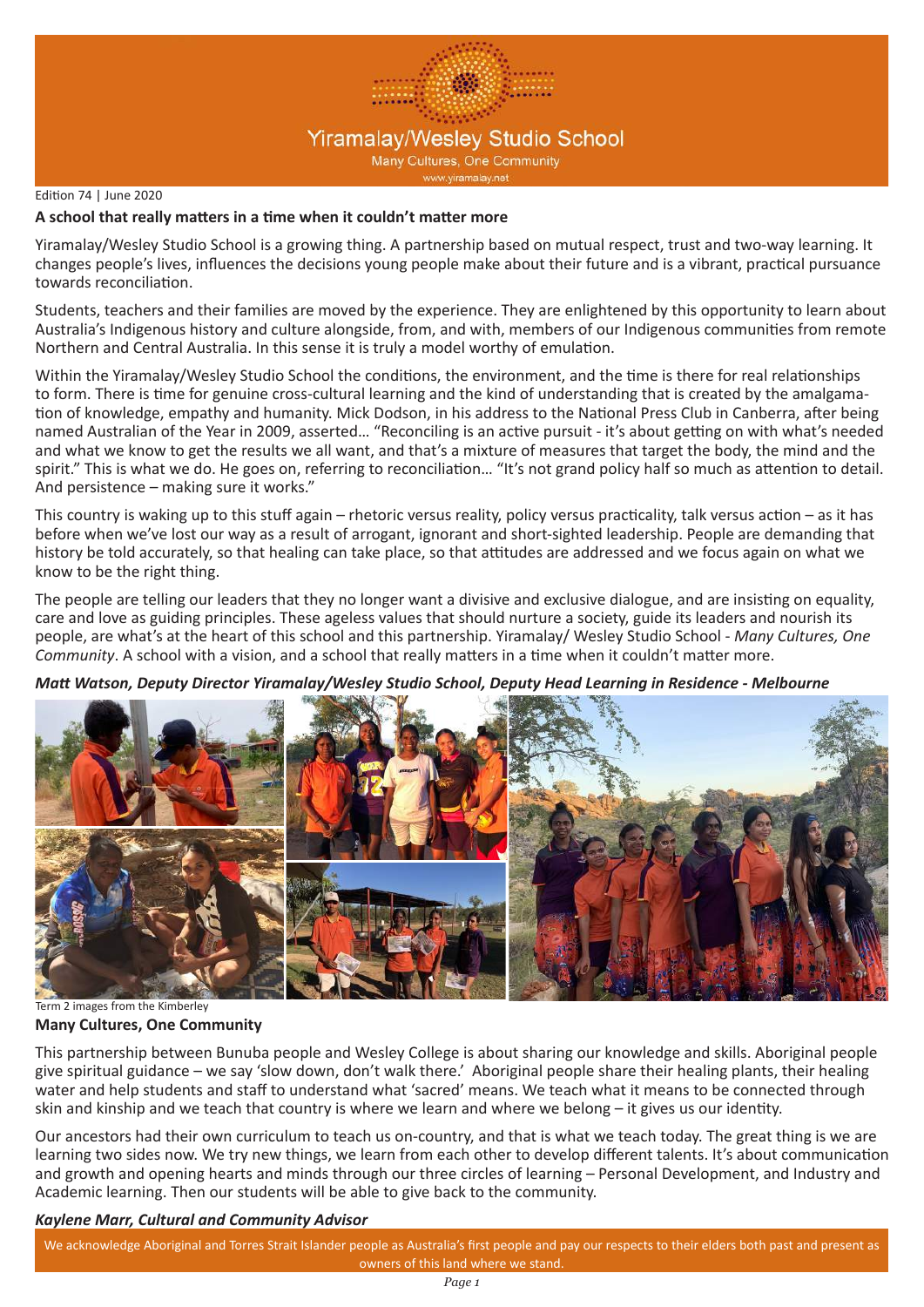### **Our Three Circles of Learning**

With an equal focus on Academic Learning, Personal Development and Industry Learning, the Senior Years Learning Framework (SYLF), guides everything we do in the program as we seek to expand the horizons, expectations and life choices of both Aboriginal and non-Aboriginal young Australians. During their time with the Yiramalay/ Wesley Studio School, students must complete 150 hours of Personal Development hours in teamwork, community service and leadership, along with 50 days of structured workplace learning with industry professionals.

### **Academic - Standard and Advanced**

The three circles of learning allow us to deliver a diverse program of experiential, on-country learning, practical hands-on activity and classroom based subjects for our Senior Years Preparation Program (Year10). In Years 11 and 12, our students have the academic option of SYLF Advanced, which sees them studying the Victorian Certificate of Education (VCE). They also have the academic option of SYLF Standard Level, which is a Certificate II in Skills For Work and Vocational Pathways (14 units of competency including First Aid).

### **Personal Development - teamwork, leadership and community service**

Throughout the remote learning phase of Term 2, the focus of the Yiramalay/Wesley Studio School has been on the pastoral care needs of our students. This was fostered as staff travelled far-and-wide from Fitzroy Crossing to Broome and the Pilbara to set our students up for remote learning. This strategy proved effective in assisting our students when transitioning to face-to-face learning upon their return to Yiramalay in the Kimberley. This phase saw staff and students engage in integrated remote and



**LEARNING AT YIRAMALAY** 



Learning across our two locations - Kimberley and Melbourne

face-to-face teaching and learning activities across our diverse curriculum pathways – VCE, Senior Years Learning Framework - standard and advanced, and Senior Years Preparation Programs, providing equal learning opportunities for all within our community.

Students enjoyed opportunities such as engaging in remote ballet lessons with the Australian Ballet, wood carving with elders and mentors, performing kitchen duties and participating in team building through trivia nights and sports matches. Furthermore, students enjoyed on-country learning experiences such as our Personal Development camps to Bell Gorge, Willare and Biridu with a focus on expanding the horizons, expectations and life choices of those within our community.

### *Monique Fewkes, Head of Teaching and Learning*



Personal development in the Kimberley - Term 2

The Personal Development Program is an integral part of our learning and way of being at Yiramalay. Cultural identity is the cornerstone of the program, so that students remain connected to their cultural values, families and community. Two-way learning is acknowledged and prioritised as our program evolves.

Teamwork, leadership and community service provide a scaffold enabling students to build skills for their future. Goal setting and reflection are also vital skills our students develop as part of their growth.

The COVID-19 pandemic meant that we needed to learn new ways of being. Remaining connected and engaged in a remote and digital environment was our goal until we were able to return to country. Setting goals around what learning will look, sound and feel like as well as goals to be 'ready to learn' were the foundation skills we set out to achieve during this time. While both students and teachers found this time very challenging, now upon reflection, we can see the positive outcomes of the hard work, as we remain a healthy and connected community. Industry, enterprise and afternoon activities have provided opportunities for students to develop their ability to work within a team. Preparation for camp

and our community jobs program, have been valuable in students gaining a sense of contribution to the wider Yiramalay community. Woven amongst these activities, we have begun to notice our emerging leaders. We aim to continue to foster these skills and qualities further in Semester 2, as we continue to develop our student leadership program.

There is a sense of gratitude amongst us to be back together on Bunuba country. We have been able to take some time and reflect on what connection to land means, not only to our wellbeing, but to our learning as well.

#### *Brent Simons and Fiona Mackenzie, Student Wellbeing Co-ordinators*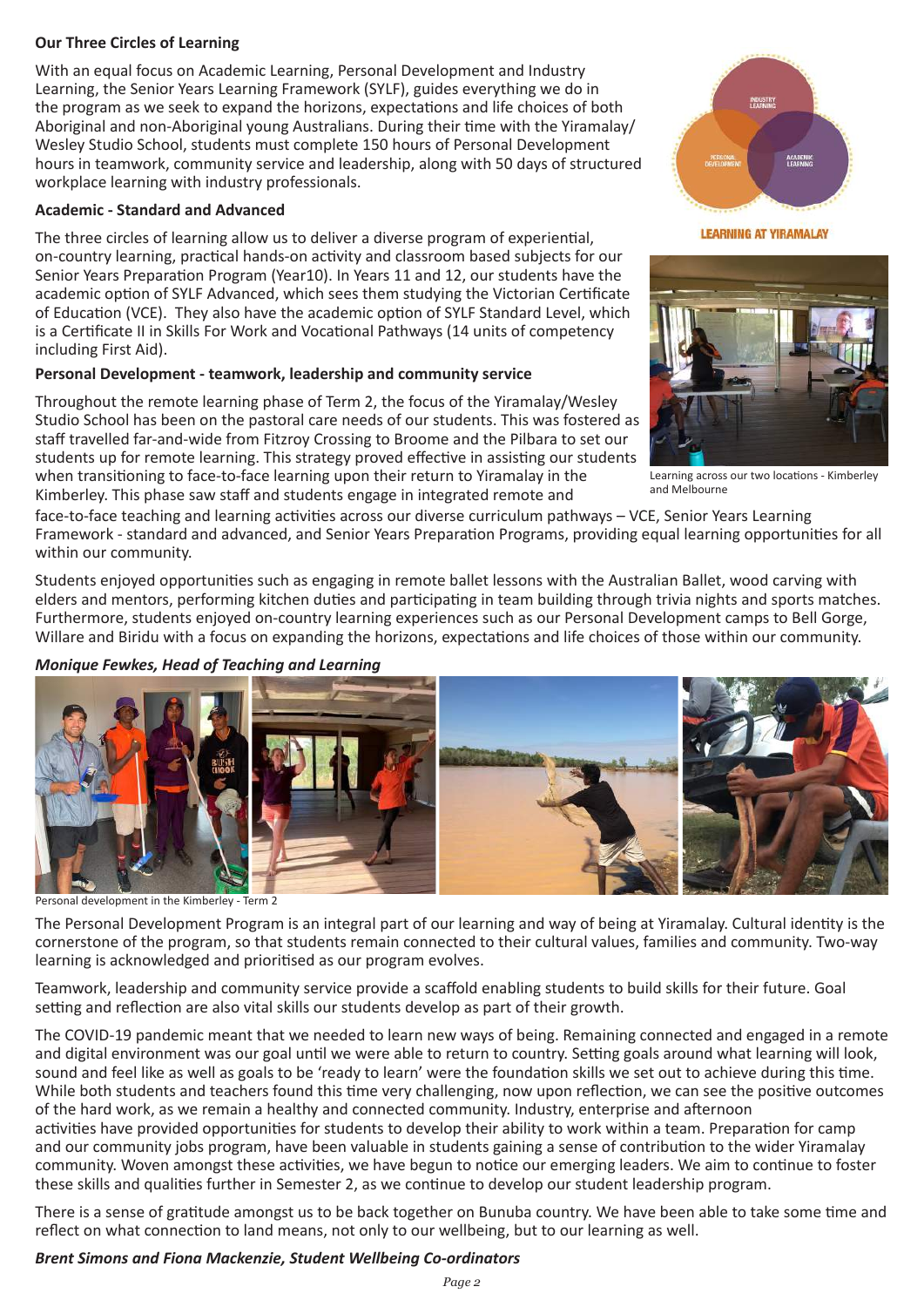A key feature of the Personal Development program is on-country learning, which provides opportunities for staff and students to learn from each other and work together fostering positive relationships. These are key ingredients for a flourishing community. In Term 2, staff and students at our Kimberley site enjoyed a weekend camp to Bell Gorge on the Gibb River Road. They participated in swimming, fishing, cooking, and various team building activities including setting up camp and tents for everyone to sleep in. When immersed in country and culture, these camps present powerful learning opportunities that build trust in, and respect for, each other.

Setting up a sleeping area on top of the camper trailer with the boys, telling stories all night, and seeing some of the students return to places they hadn't been since they were little kids made me realise how these learning experiences are memorable shared moments for all.

*Ryan Ali-Akil, Program Activities Co-ordinator*



**Industry Learning - hands-on and pratical** Images from the Bell Gorge on-country experience

Within the Industry Learning circle of our program, students are exposed to a wide range of industry experiences in which they actively participate. These include day-long visits to a variety of workplaces, and structured work-placements in industry. A vital part of the program when both in the Kimberley and Melbourne, is to assist students to build the skills, capabilities, and mindset to find future employment and participate effectively in the workplace. The framework for Industry Learning encompasses the skills of communication, teamwork, problem solving, enterprise and initiative, planning and organising, self-management, learning and technology.

Across this past term in the Kimberley, students had the opportunity to learn onsite alongside our highly skilled staff as they engaged in experiences, and developed their skills in the areas of Horticulture, Hospitality and Grounds and Maintenance. Participation in these hands-on learning experiences prepared students to work safely in the construction industry as they gained their White Cards. Within the hospitality industry, students were given the opportunity to gain their Food Handling certificates as they developed their understanding of the basic content of all fundamental food safety. They also learnt about identifying hazards in and around the kitchen, temperatures, cross-contamination including colour codes for various food, and chopping skills. Furthermore, students learnt how to weld, and operate a ride-on lawnmower and tractor. They learnt how to construct garden beds and about the fundamentals of soil and its nutrients, and how to prepare it for planting and seeding.

In Term 3, students can look forward to embracing the opportunity to develop their knowledge and skills as they deep-dive into the Tourism Industry, learning and working alongside tour guides, rangers, marketers and business managers.

*Monique Fewkes, Head of Teaching and Learning*



Industry learning opportunities in the Kimberley - Term 2